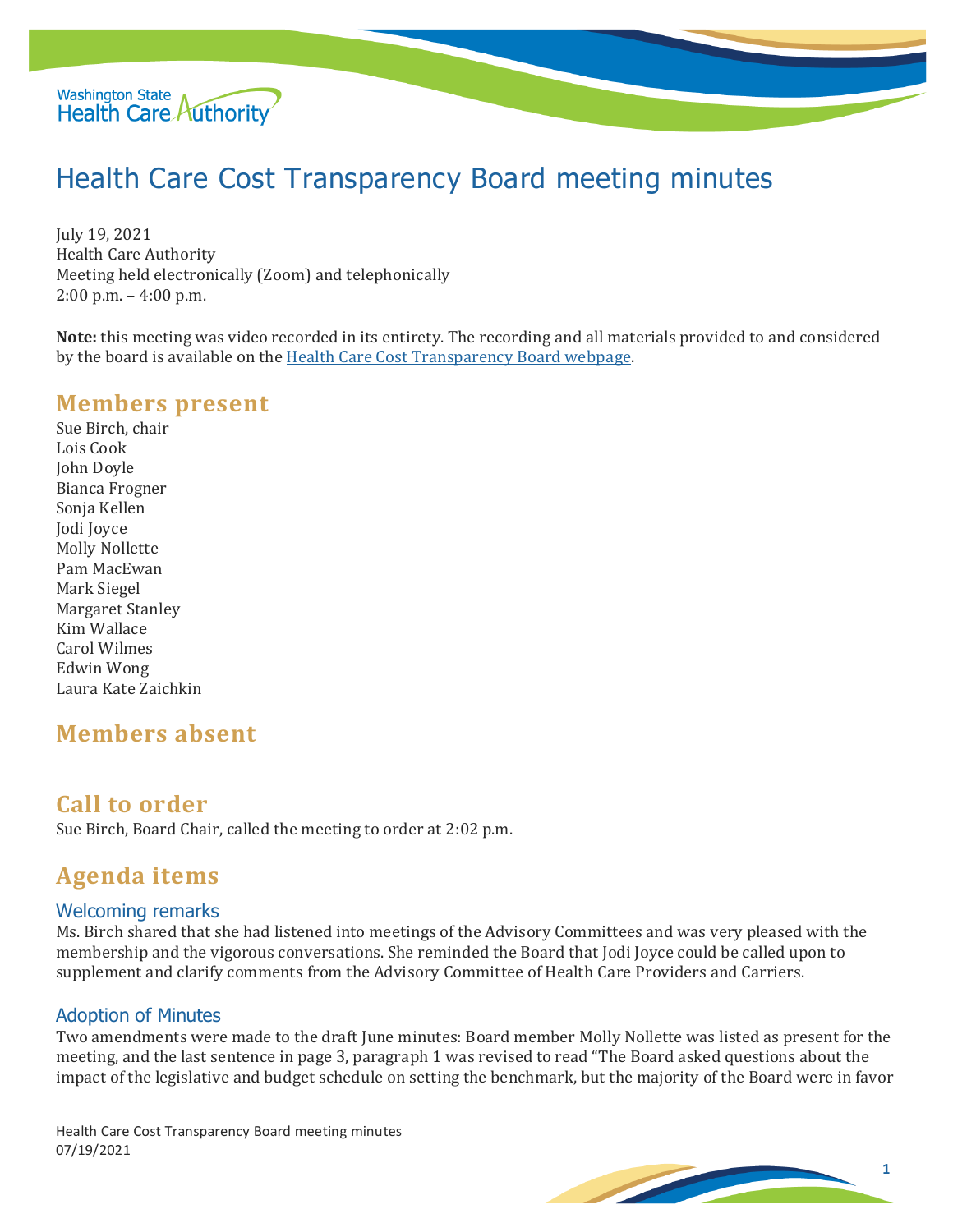of at least 3 years, with many supporting a longer period of 4 or 5 years in consideration of the impact of the benchmark setting on the carrier filing process."

The amended minutes were adopted unanimously, and consensus was put on the record.

#### Advisory Committee on Data Issues: Proposal and approval of additional member

J.D. Fischer, facilitator of the Advisory Committee on Data Issues, presented a recommendation from staff to add Jared Collings, Assistant Director - Actuarial, Regence Blue Shield, as an additional member of the Committee. The Board voted unanimously to approve Mr. Colling's appointment.

#### Presentation: Topics for today's discussion

Bailit Health presented the list of topics for the meeting, which are summarized in more detail below.

#### Presentation: Recap of discussion and preliminary recommendations from the last meeting

Bailit Health provided a summary of discussions and recommendations from the June Board meeting.

- The Board recommended setting the benchmark value using a 70/30 hybrid of historical median wage and potential gross state product (PGSP). This weighting yields a benchmark value of 3.2% (20-year historical median wage at 3.0%, PGSP forecast 2021-2025 at 3.8%).
- The Board recommended setting benchmark values for a period of 5 years.
- The Board indicated a desire to adjust the benchmark over the 5-year period but did not settle on how to do so.
- The Board wanted a trigger to allow the benchmark methodology to be revisited. It expressed interest in linking the trigger to change in inflation but did not adopt a recommendation.

#### Presentation: Review of the Advisory Committee of Health Care Providers and Carriers' feedback on Cost Benchmark Methodology

At the June 29 Advisory Committee meeting, AnnaLisa Gellermann presented materials on the cost benchmark methodology and the Board's discussion. She recapped the Board's previous discussion on the benchmark methodology (recapped above). Bailit Health then presented feedback from the Advisory Committee of Health Care Providers and Carriers.

The Committee members supported the selection of median wage and PGSP as elements of the benchmark but withheld comment on the recommended ratio until they can review the actual values. Some committee members preferred a greater emphasis on PGSP. One Committee member asked if any benchmark helped improve equitable access to health care.

The Committee also supported the Board's recommendation of a 4–5-year benchmark, with a value that is stable over that period. They further recommended incorporating a trigger to re-evaluate and potentially adjust the benchmark, which should be formalized. Suggested triggers include severe impact on one part of the health care ecosystem, if the benchmark fails to bend the cost curve, or if there are unintended consequences such as adverse impacts on treatment, services or health equity.

In considering this feedback, the Board questioned why a benchmark that stays the same over the initial period would be better than one that predictably adjusts, as both would provide certainty. A Board member acknowledged the importance of measuring adverse impacts, but questioned the need or feasibility to use such

Health Care Cost Transparency Board meeting minutes 07/19/2021

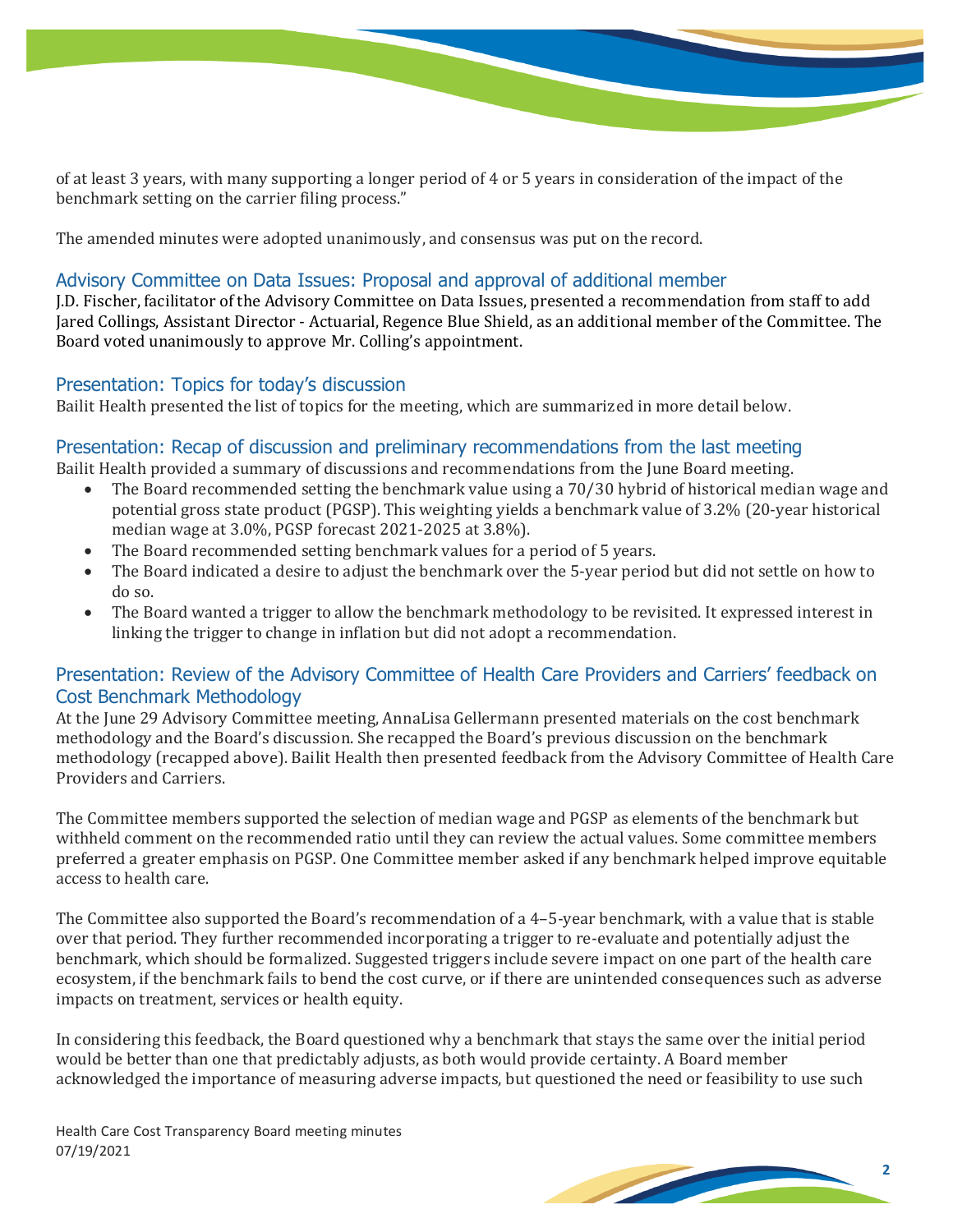events as a trigger for re-evaluating the benchmark. It was suggested that the Board revisit the issue of monitoring for adverse impacts when it discusses the data use strategy.

#### Presentation: Options for a phasedown of benchmark values

As requested by the Board in the June meeting, Bailit Health presented three options for phasing down a benchmark.<br>
• Ontion

- Option 1 phases down over two years to the benchmark value, from 3.6% (2022) to 3.4% (2023) to 3.2% (2024-2026).
- Option 2 phases down the values such that the average benchmark value over 5 years is 3.2%, from 3.4% (2022-2023), to 3.2% (2024), to 3.0% (2025-2026).
- Option 3 phases down over a 5-year period, from 3.2% (2022-2023) to 3.0% (2024-2025), to 2.8% (2026).

For context, the Board was presented information showing that Washington's average health care cost increases were higher than other states, at 6.7% between 1994 and 2014. The Board requested additional comparative information from states of equal population size to Washington and for Colorado and Montana, all of which will be presented at a future meeting.

The Board's discussion focused on affirming their rationale for the chosen methodology (70/30 median wage/PGSP), and a strong intention to select a benchmark that would drive health care spending down and provide relief to consumers and employers. Board members did not feel Option 1 would achieve that goal. The Board weighed Options 2 and 3, and ultimately selected Option 3, which would phase down the benchmark 5-year period, from 3.2% (2022-2023) to 3.0% (2024-2025), to 2.8% (2026).

#### Presentation and Discussion: Trigger for revising the benchmark methodology. Design recommendation: Re-evaluating the benchmark methodology?

In response to the Board's desire for a trigger that would allow the benchmark methodology to be revisited, Bailit Health presented other states' criteria for revisiting and possibly changing the benchmark methodology and/or values. Specifically, Connecticut may revisit should there be a sharp rise in inflation between 2021 and 2025; Delaware annually reviews and may change if the PGSP forecast changes "in a material way"; Massachusetts can modify the benchmark subject to legislative review; Rhode Island can revisit if there are "highly significant" changes in the economy. The Board also reviewed options for a trigger related to inflation, by monitoring changes in Personal Consumption Expenditures (PCE).

In discussion, Board members were most drawn to the Oregon model, that calls for review of 20-year historic values of the state's per capita gross state product trend, median wage trend and health system performance against the benchmark during year 4 of Oregon's benchmark program. In discussing the Oregon model, the Board observed that it is important to balance a stable and predictable benchmark with the ability to intervene and adapt to extraordinary and unpredictable developments in the state and health care economy. The Board concluded that it would not recommend a trigger for review of the benchmark for the initial 5-year period but would be open to considering the option under extraordinary circumstances. The Board directed staff to develop language for their consideration.

#### Public Comment

Ms. Birch called for comments from the public. There was no public comment.

Health Care Cost Transparency Board meeting minutes 07/19/2021